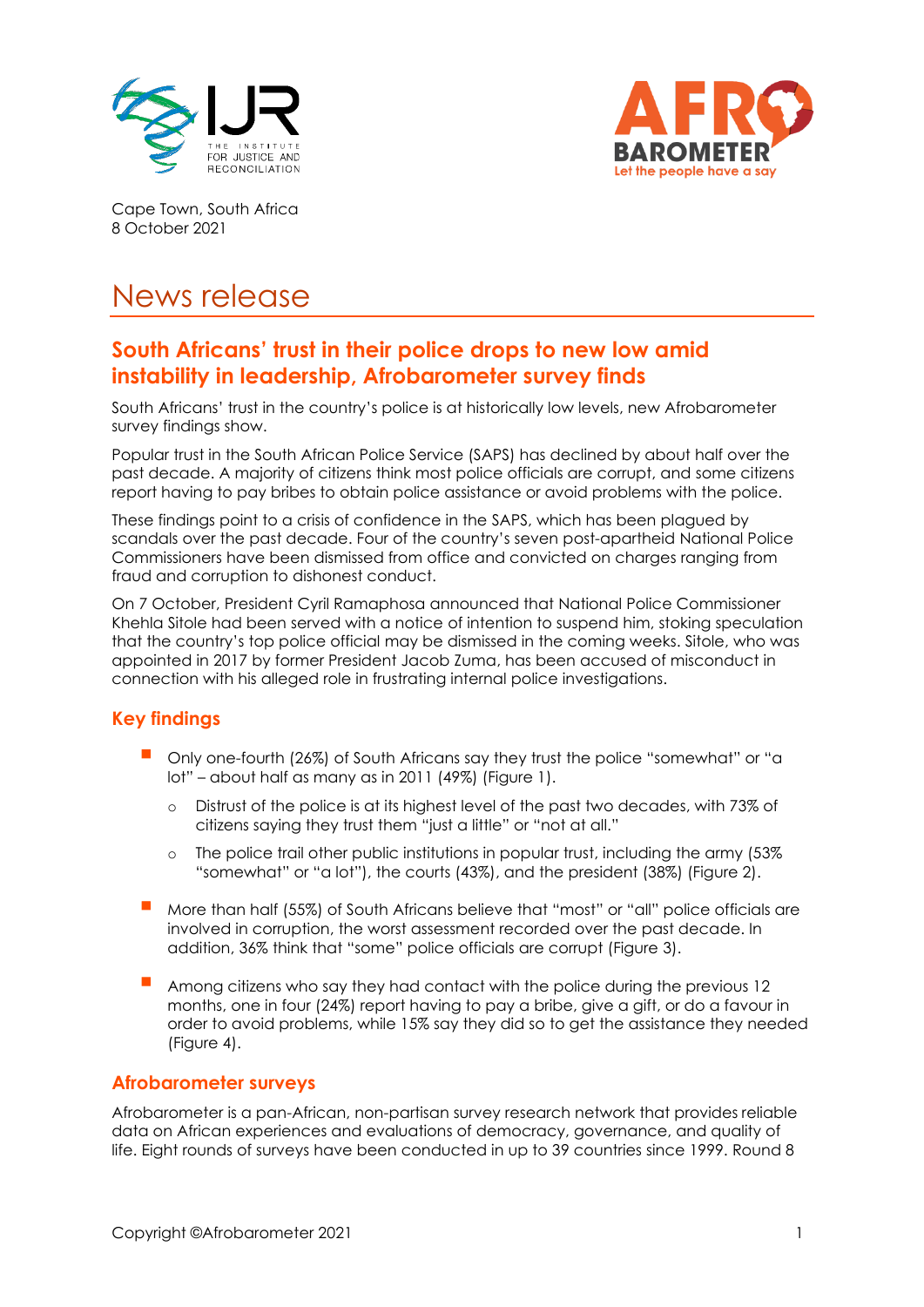

surveys in 2019/2021 cover 34 countries. Afrobarometer conducts face-to-face interviews in the language of the respondent's choice with nationally representative samples.

The Afrobarometer team in South Africa, led by the Institute for Justice and Reconciliation and Plus 94 Research, interviewed 1,600 adult South Africans in May-June 2021. A sample of this size yields country-level results with a margin of error of +/-2.5 percentage points at a 95% confidence level. Previous surveys were conducted in South Africa in 2000, 2002, 2006, 2008, 2011, 2015, and 2018.

## **Charts**



**Figure 1: Trust in the police** | South Africa | 2002–2021

*Respondents were asked: How much do you trust each of the following, or haven't you heard enough about them to say: The police?*



**Figure 2: Trust in public institutions** | South Africa | 2021

*Respondents were asked: How much do you trust each of the following, or haven't you heard enough about them to say? (% who say "somewhat" or "a lot")*